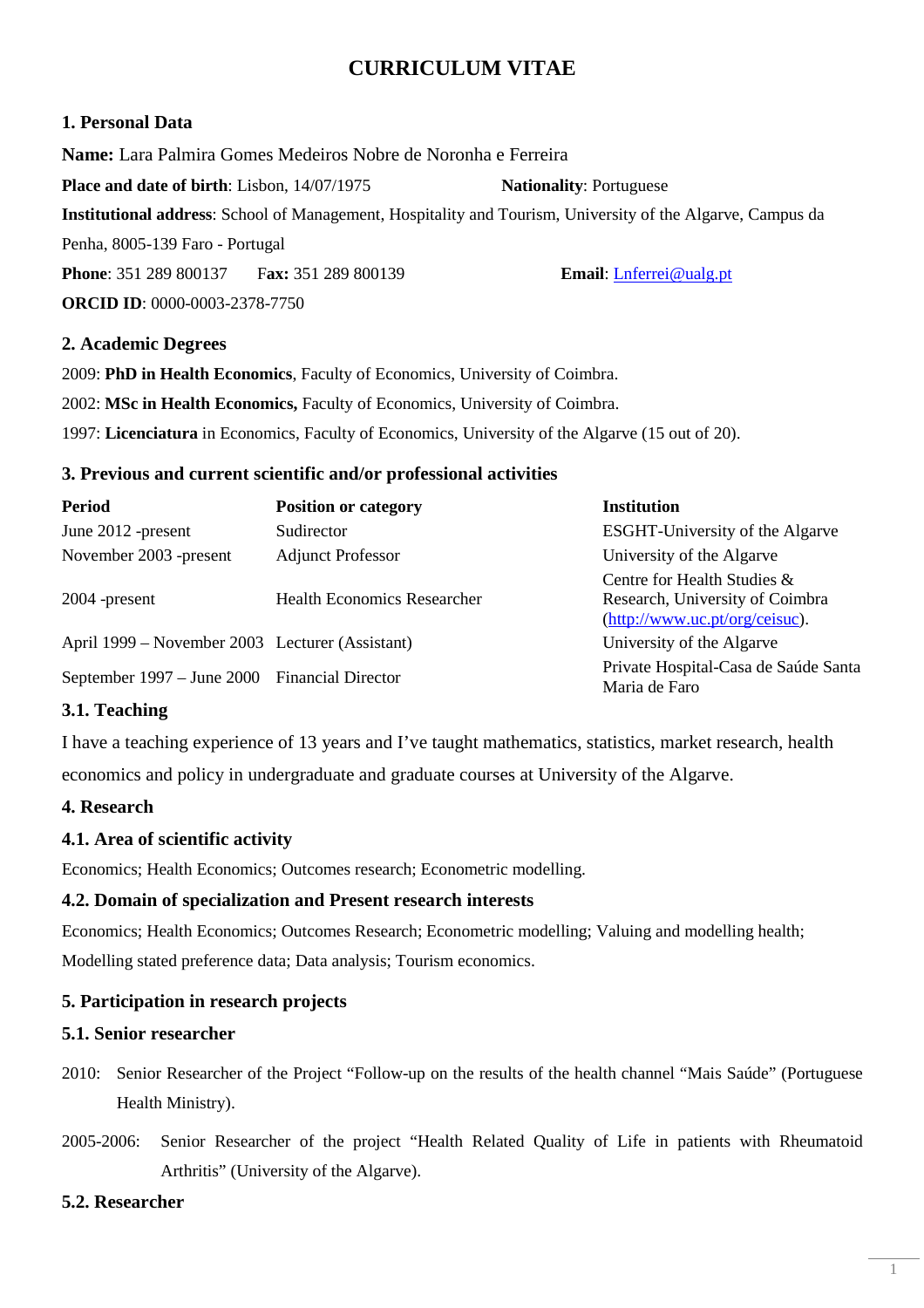- 2012-present: Researcher in the international project "Development of SF-6D V2" of the School of Health and Related Research, University of Sheffield, with the collaboration of researchers from several countries (UK, Australia, Netherlands, Spain, Portugal, Brazil, Japan, Denmark, among others).
- 2013-present: Researcher in the Project "Measuring value in oncology" (ref. 126019) (Callouste Gulbenkian Foundation), conjoint work between CEISUC, Portuguese Cancer Institute and Fernando Pessoa University).
- 2010-2012: Researcher in the Project "Health-states and preferences of the Portuguese population" (PTDC/SAU-EPI/115151/2009) (Portuguese Scientific Foundation).
- 2010-2012: Researcher in the Project "Using the EQ-5D in Health-related quality of life" (Pfizer).
- 2010-2012: Researcher in the Project "Measuring Health-related quality of life of the Portuguese population estimating the Portuguese value set for the EQ-5D" (Portuguese Health Ministry).
- 2007-2009: Researcher in a joint research project of the Faculty of Economics, University of Coimbra and of the University of Sheffield – Measuring health state utilities.
- 2001: Researcher in the project "Constructing indicators for the evaluation of Quality in Tourism" of University of Algarve.

### **6. Prizes and awards**

| Year          | Name of the prize or award             | Name of the granting entity                          |
|---------------|----------------------------------------|------------------------------------------------------|
| $2006 - 2009$ | PhD fellowship                         | Portuguese Foundation for Science and Technology     |
| 1997          | Award for research in health economics | Private Hospital - Casa de Saúde Santa Maria de Faro |

### **7. Referee**

### **7.1. Research projects/awards**

*Health Research Awards 2012* - Referee for the Health Research Board of Ireland.

### **7.2. Journals**

Referee for *Journal of Clinical Epidemiology (ISI indexed); Tourism Management (ISI indexed); European Journal of Marketing (ISI indexed); The European Journal on Health Economics (ISI indexed); Value in Health (ISI indexed); Quality of Life Research (ISI indexed); Journal of Public Health (Scopus indexed); Respirology; Tourism & Management Studies (Latindex); Acta Médica Portuguesa (ISI indexed); Pain Practice (ISI WoS indexed).* 

### **7.3. International conferences** (abstract reviewer)

- TMS Algarve 2014 Tourism & Management Studies International Conference (Faro 26-29 Nov 2014).
- 10th European Conference on Health Economics: A Joint ECHE/iHEA Conference 2014 (Dublin, 13-16 jul 2014).
- TMS Algarve 2013 Tourism & Management Studies International Conference (Faro 13-16 Nov 2013)
- TMS Management Studies International Conference Algarve 2012 (Faro 21-24 Nov 2012)
- European Conference on Health Economics 2012 (Zurich 18 21 Jul 2012).
- International Society for Pharmacoeconomics & Outcomes Research 3rd Latin America Conference (Mexico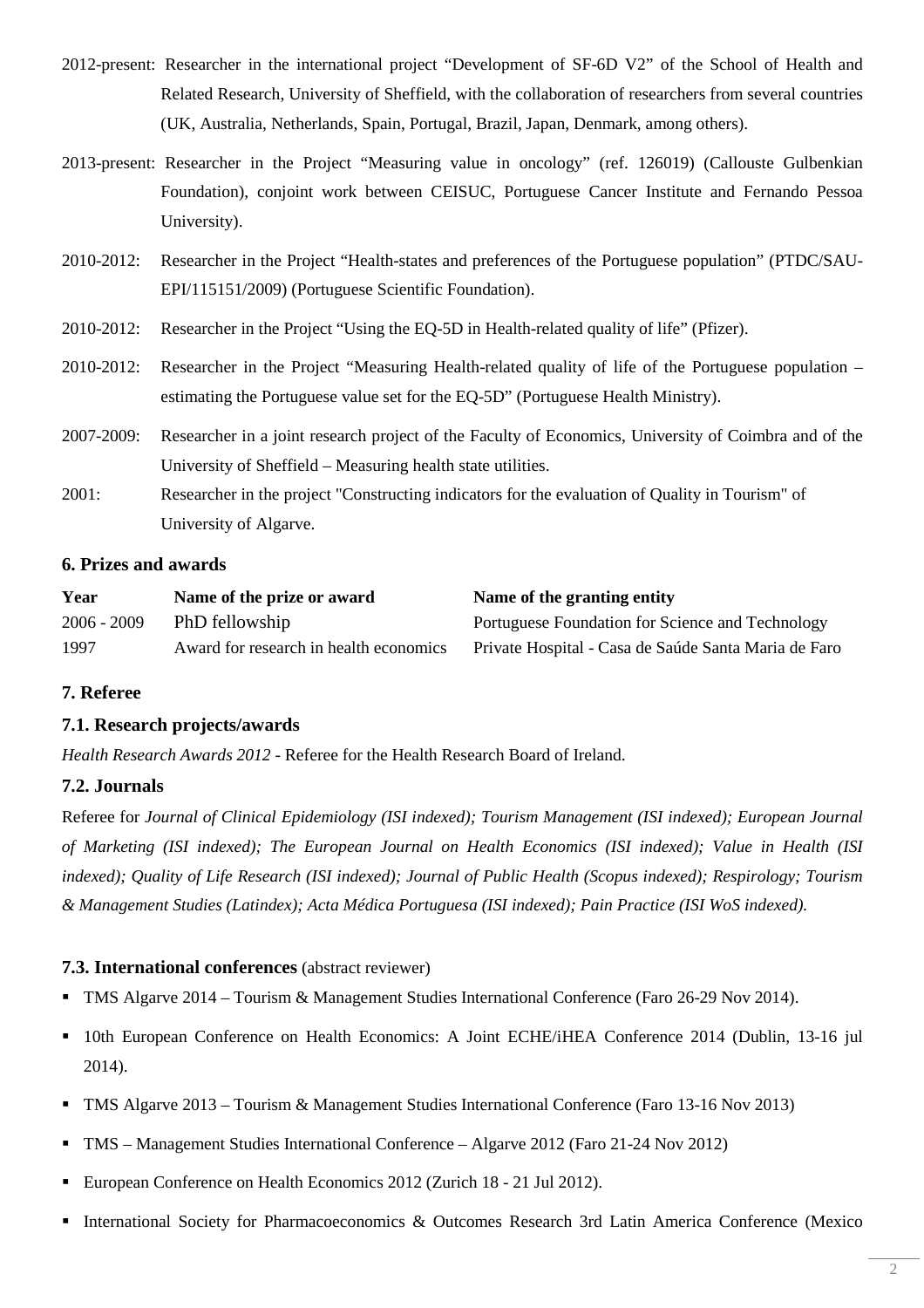City 08-10 Sep 2011).

International Conference in Tourism & Management Studies (Faro 26-29 Oct 2011).

# **7.4. National conferences** (abstract reviewer)

- <sup>5th</sup> Workshop Health economics and health policy (Figueira Foz, 5 6 Set 2014).
- 13<sup>th</sup> Portuguese Conference on Health Economics (Braga 10-12 Oct 2013).
- <sup>4th</sup> Workshop Health economics and health policy (Évora, 14 15 Set 2012).
- <sup>12th</sup> Portuguese Conference on Health Economics (Lisbon 13-15 Oct 2011).
- <sup>3rd</sup> Workshop Health economics and health policy (Lagos, 15-17 Oct 2010).
- <sup>•</sup> 11<sup>th</sup> Portuguese Conference on Health Economics (Oporto, 8-10 Oct 2009).

# **8. Publications**

### **8.1. Thesis**

- 1. **Ferreira, L.N.** Health Utilities Measurement. PhD Thesis in Health Economics, 2008.
- 2. **Ferreira, L.N.** Economic Analysis of a Programme to reduce the waiting lists in patients with cataracts. MsC Thesis in Health Economics, 2002.

# **8.2. Book Chapter**

1. **Ferreira, L.N.**, Ferreira, P.L. (2014). Health State Values and Country-Specific Value Sets. In: Michalos AC (Ed.). Encyclopedia of Quality of Life and Well-Being Research. Springer, Dordrecht, Netherlands: Springer, pp 2744-9 (ISBN 978-94-007-0752-8).

### **8.3. Refereed papers in international indexed journals**

- 1. Ferreira, P.L., **Ferreira, L.N.**, Pereira, L.N. SF-6D Portuguese population norms. The European Journal on Health Economics. DOI 10.1007/s10198-014-0568-6 (*ISI WoS indexed*).
- 2. **Ferreira, L.N.**, Pereira, L.N. (2014). Measuring Tourists' Preferences Which Road to Choose? Journal of Tourism & Hospitality, 3(2), 1000e130. (DOI: 10.4172/2167- 0269.1000e130).
- 3. **Ferreira, L.N.**, Ferreira, P.L., Pereira, L.N. e Oppe, M. (2014) The valuation of the EQ-5D in Portugal. Quality of Life Research. 23:2, 413-423 (ISI WoS indexed) (DOI: 10.1007/s11136-013-0448-z).
- 4. **Ferreira, L.N.**, Ferreira, P.L., Pereira, L.N. e Oppe, M. (2014) EQ-5D Portuguese population norms. Quality of Life Research. 23:2, 425-430 (ISI WoS indexed) (DOI: 10.1007/s11136-013-0488-4).
- 5. **Ferreira, L.N.**, Ferreira, P.L., Pereira, L.N., Rowen, D. and Brazier, J.E. (2013) Exploring the consistency of the SF-6D. Value in Health. 16(6): 1023-1031 DOI 10.1016/j.jval.2013.06.018 (*ISI WoS indexed*).
- 6. **Ferreira, L.N**., Ferreira, P.L., Pereira, L.N., Rowen, D. (2012) Reducing the floor effect in the SF-6D: A feasibility study. Applied Research in Quality of Life. 7(2): 193-208. *(ISI indexed).*
- 7. **Ferreira, L.N.**, Ferreira, P.L., Rowen, D., Brazier, J. (2011) Do Portuguese and UK health state values differ across valuation methods? *Quality of Life Research* 20(4): 609-619. *(ISI indexed).*
- 8. **Ferreira, L.N.**, Ferreira, P.L., Pereira, L.N., Brazier, J., Rowen, D. (2010). A Portuguese value set for the SF-6D. *Value in Health*, 13(5): 624-630. *(ISI indexed).*
- 9. Ferreira, P.L., **Ferreira, L.N.**, Pereira, L.N. (2008) How Consistent are Health Utility Values?. *Quality of Life Research*, 17(7): 1031-1042. *(ISI indexed)*
- 10. **Ferreira, L.N.,** Ferreira, P.L., Pereira, L.N., Brazier, J. (2008) An Application of the SF-6D to Create Health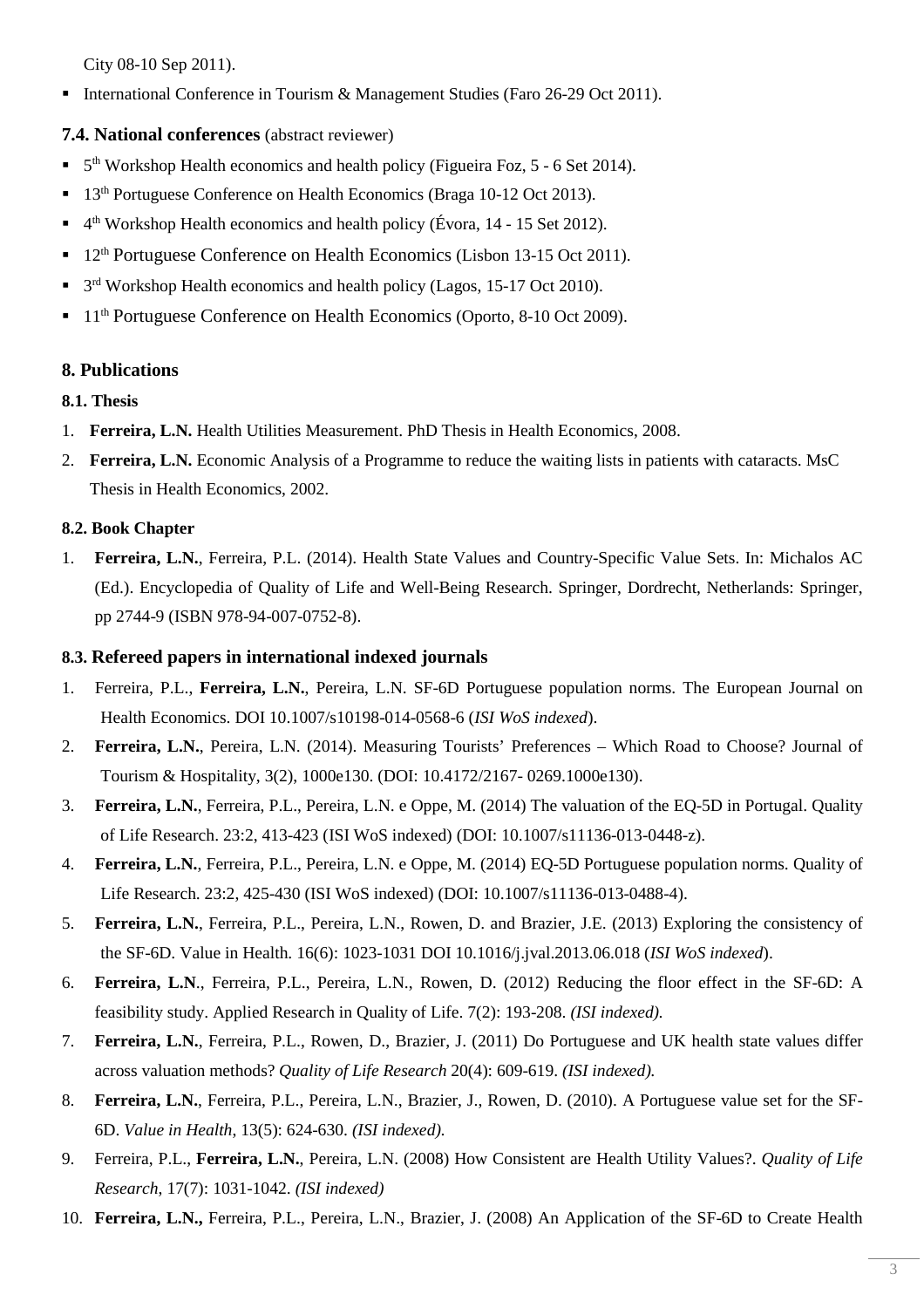Values in Portuguese Working Age Adults. *Journal of Medical Economics*, 11(2): 215-233 (ISSN: 1369-6998). *(Scopus)*.

#### **8.4. Refereed papers in conference proceedings**

**1. Ferreira, L.N.**, Ferreira, P.L., Pereira, L.N. (2007). Modelling health state preference data using fixed and random effects models. In *Proceedings of the 56th Session of the International Statistical Institute* (*in press*), published on the *CD Proceedings of the ISI 2007*.

#### **8.5. Refereed papers in national indexed journals**

- 1. Pereira L., **Ferreira, L.** Determinants of Portuguese domestic tourism demand at a time of economic and financial crisis. *Tourism & Management Studies.* 10(2): 75-83. *(ISI indexed)*
- 2. **Ferreira, L.N.**, Ferreira, P.L., Pereira L. (2014) Comparing the performance of the SF-6D and the EQ-5D in different patient groups. Acta Médica Portuguesa. 27(2):236-245. *(ISI indexed)*
- 3. Ferreira P., **Ferreira L.,** Pereira L. (2013) Contributions for the validation of the Portuguese version of the EQ-5D. Acta Médica Portuguesa. 26(6), 664-675. *(ISI indexed)*
- 4. Ferreira P., **Ferreira L.,** Pereira L. (2012). Physical and mental summary measures of health state for the Portuguese population, *Revista Portuguesa de Saúde Pública*, 30 (2), 163-171. (Latindex; Scielo)
- 5. **Ferreira, L.N.**, Ferreira, P.L., (2011). The Portuguese SF-6D for measuring preferences: a set of values and norms for individuals aged 18 to 64. *Revista Portuguesa de Saúde Pública*. 29(2) 108-115. (Latindex; Scielo)
- 6. **Ferreira, L.N.**, Ulisses, B., Ferreira, P.L. (2010) Quality of Life in Asthma Patients. *Revista Portuguesa de Pneumologia*, XVI(1), 23-55 (Latindex; Scielo).
- 7. Ferreira, P.L., *Ferreira, L.N.*, Pereira, L.N. (2009). The Portuguese system-weight for the SF-6D. *Revista Portuguesa de Saúde Pública*. Volume Temático 8: 7-23. (Latindex) (ISSN: 0870-9025).
- *8.* **Ferreira, L.N.**, Ferreira, P.L. (2008) Quality of life in patients with cataracts. *Oftalmologia,* 32(3): 159-175 (ISSN: 1646-6950).
- 9. Pereira, L.N., **Ferreira, L.N.** (2008) Mapping of Household Consumption Expenditure of Families from EU countries. *Encontros Científicos* – *Tourism & Management Studies*, 4: 154-164. (ISSN: 1646-2408).
- 10. **Ferreira, L.N.**, Ferreira, P.L., Baleiro R. (2008) Health Related Quality of Life in Patients with Rheumatoid Arthritis. *Acta Reumatológica Portuguesa*, 33(3): 331-342 (ISSN: 0303-464X). *(ISI indexed)*
- 11. Ferreira, P.L., **Ferreira, L.N.** (2007). Measurement of citizens' health state preferences. *Revista Portuguesa de Saúde Pública*, 25 (n.º 1-sup.), 50-51. (ISSN: 0870-9025).
- 12. Ferreira, P.L., **Ferreira, L.N.**, Pereira, L.N. (2007). Consistency of the health state utility values. *Revista Portuguesa de Saúde Pública*, 25 (n.º 1-sup.), 49-50. (ISSN: 0870-9025).
- 13. Pereira, L.N., **Ferreira, L.N.** (2007). Mapping Research & Development in European Union. *CD Multimédia de Actas do IX Seminário Luso-Espanhol de Economia Empresarial – Inovação e Educação: Ensino do Empreendedorismo*, Universidade da Beira Interior. (ISBN: 978-972-8790-75-2)
- 14. Pereira, L.N., **Ferreira, L.N.**, Jesus, M. (2007) Economic and Social Evaluation of the councils of the Algarve. *CD Multimédia de Actas do IX Seminário Luso-Espanhol de Economia Empresarial – Inovação e Educação: Ensino do Empreendedorismo*, Universidade da Beira Interior. (ISBN: 978-972-8790-75-2)
- 15. Pereira, L.N., **Ferreira, L.N.** (2007) Analysis of the Evolution of Household Consumption Expenditure of Families from EU countries – an approach using double principal component analysis. *Actas das JOCLAD*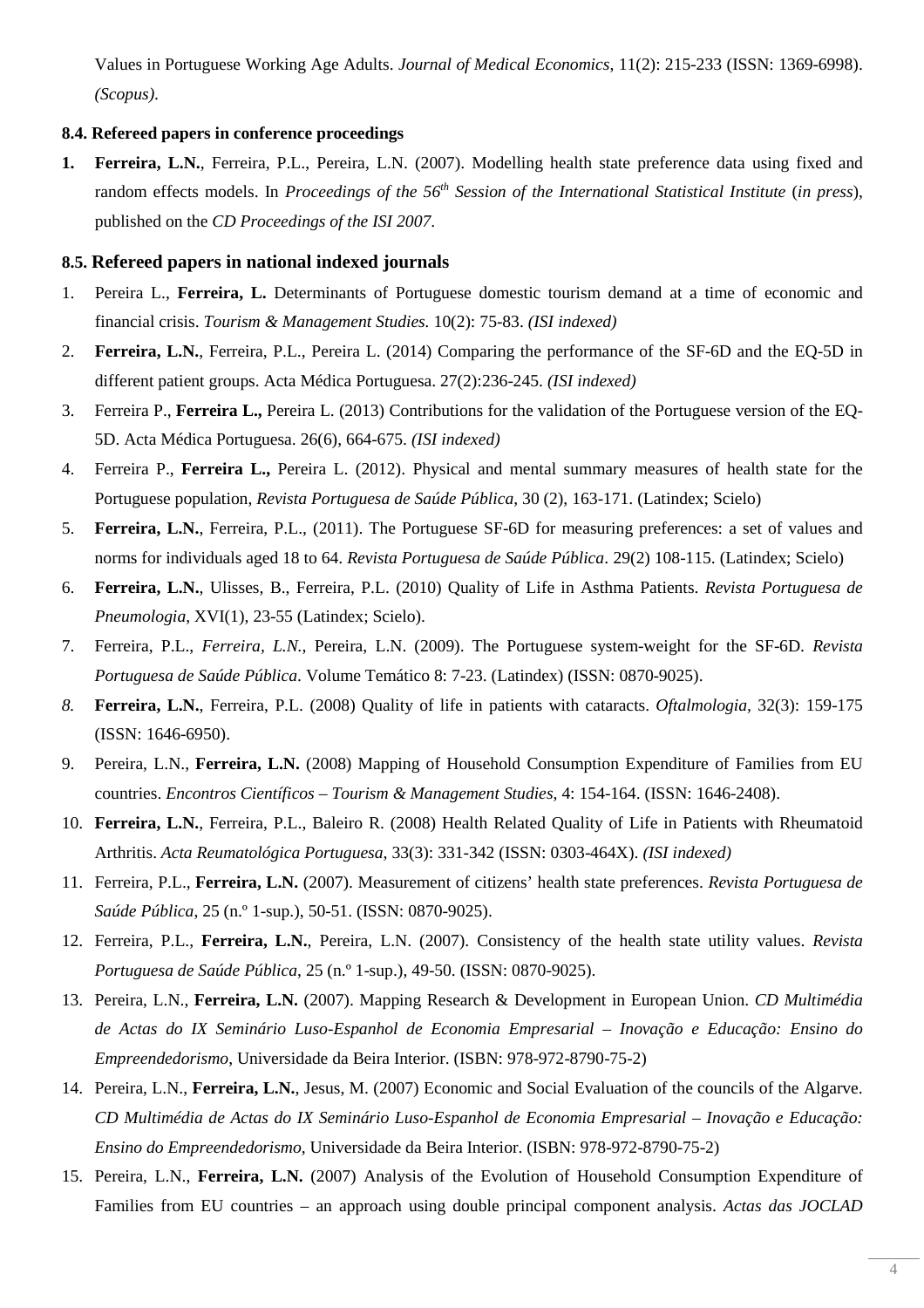*2007*: XIV Jornadas de Classificação e Análise de Dados, Porto: Instituto Superior de Engenharia do Porto, 119-123. (ISBN: 978-972-8688-50-9).

- 16. Ferreira, P.L., Pereira, L.N., **Ferreira, L.N.** (2007). Consistency of utility values in health an approach using simple correspondence analysis. *Actas das JOCLAD 2007*: XIV Jornadas de Classificação e Análise de Dados, Porto: Instituto Superior de Engenharia do Porto, 163-166. (ISBN: 978-972-8688-50-9).
- 17. Ferreira, P.L., **Ferreira, L.N.** (2006) Measuring health preferences in Portuguese population. *Revista Portuguesa de Saúde Pública*, 24 (2), 5-14 (ISSN: 0870-9025).
- 18. **Ferreira, L.N.**, Ferreira, P.L., Gonçalves, S. (2006) Health Gains in patients with cataracts. *Notas Económicas*. 23, 35-53 (ISSN: 0872-4733).
- 19. **Ferreira, L.N.** (2003) Utilities, QALYs and Measurement of Health Related Quality of Life, *Revista Portuguesa de Saúde Pública*, 3, 51-63.
- 20. **Ferreira, L.N.** (2002) Utilities, QALYs and Measurement of Health Related Quality of Life. Working Paper nº1/2002. Portuguese Health Economics Association, Lisbon.

#### **8.6. Abstracts in international scientific meetings with referees**

- 1. **Ferreira L.N.,** Ferreira P.L., Pereira, LN., Rowen D, Brazier J. (2010) *What is the impact of reducing the floor effect in the SF-6D? Book of Abstracts da* 8th *European Conference on Health Economics*, Helsinquia, Finlândia (disponível em: http://eche2010.abstractbook.org/presentations/118/)
- 2. **Ferreira L.N.,** Ferreira P.L., Rowen D, Brazier J. (2010) *Do Portuguese and UK health state values differ across valuation methods? Book of Abstracts da* 8th *European Conference on Health Economics*, 2010, Helsinquia, Finlândia (disponível em: http://eche2010.abstractbook.org/presentations/77/)
- 3. **Ferreira L.N.,** Ferreira P.L., Rowen D, Brazier J. (2008) Modeling a preference-based measure of health using rank data: are the United Kingdom and Portugal valuations' different? Abstracts presented at the 15<sup>th</sup> Annual Conference of the International Society for Quality of Life Research. *Quality of Life Research*, A-12, Abstract #1525.
- 4. Ferreira P.L., **Ferreira L.N***.* (2008) British and Portuguese weights for the SF-6D preference based measure: does choice of preference weights make a difference?. Abstracts presented at the 15<sup>th</sup> Annual Conference of the International Society for Quality of Life Research. *Quality of Life Research*, A-12, Abstract #1604.
- 5. Oliveira, A., Pimentel, F.L., **Ferreira, L.N.**, Ferreira, P.L. (2008) Health Related Quality of Life in Cancer: Population Norms for the EORTC OLO-C30. Abstracts presented at the 15<sup>th</sup> Annual Conference of the International Society for Quality of Life Research. *Quality of Life Research*, A-54, Abstract #67/1278.
- 6. Pimentel, F.L., Oliveira, A., Ferreira, P.L., **Ferreira, L.N.** (2008) Assessment of Health Related Quality of Life in Cancer: Impact of Disease and Treatment Response. Abstracts presented at the 15th Annual Conference of the International Society for Quality of Life Research. *Quality of Life Research*, A-52 - A53, Abstract #62/1280.
- 7. Baleiro, R., **Ferreira, L.N.** (2007) Assessment of Health Related Quality of Life in Rheumatoid Arthritis using Generic Utility Measures and Disease-Specific Measures (Abstract)*. Annals of Rheumatic Diseases*. 66 (11), 674-675. *(ISI Proceedings indexed)*
- 8. Baleiro, R., **Ferreira, L.N.** (2007) Factors that Count for Rheumatoid Arthritis Patients Health Related Quality of Life (Abstract)*. Annals of Rheumatic Diseases*. 66 (11), 675. *(ISI Proceedings indexed)*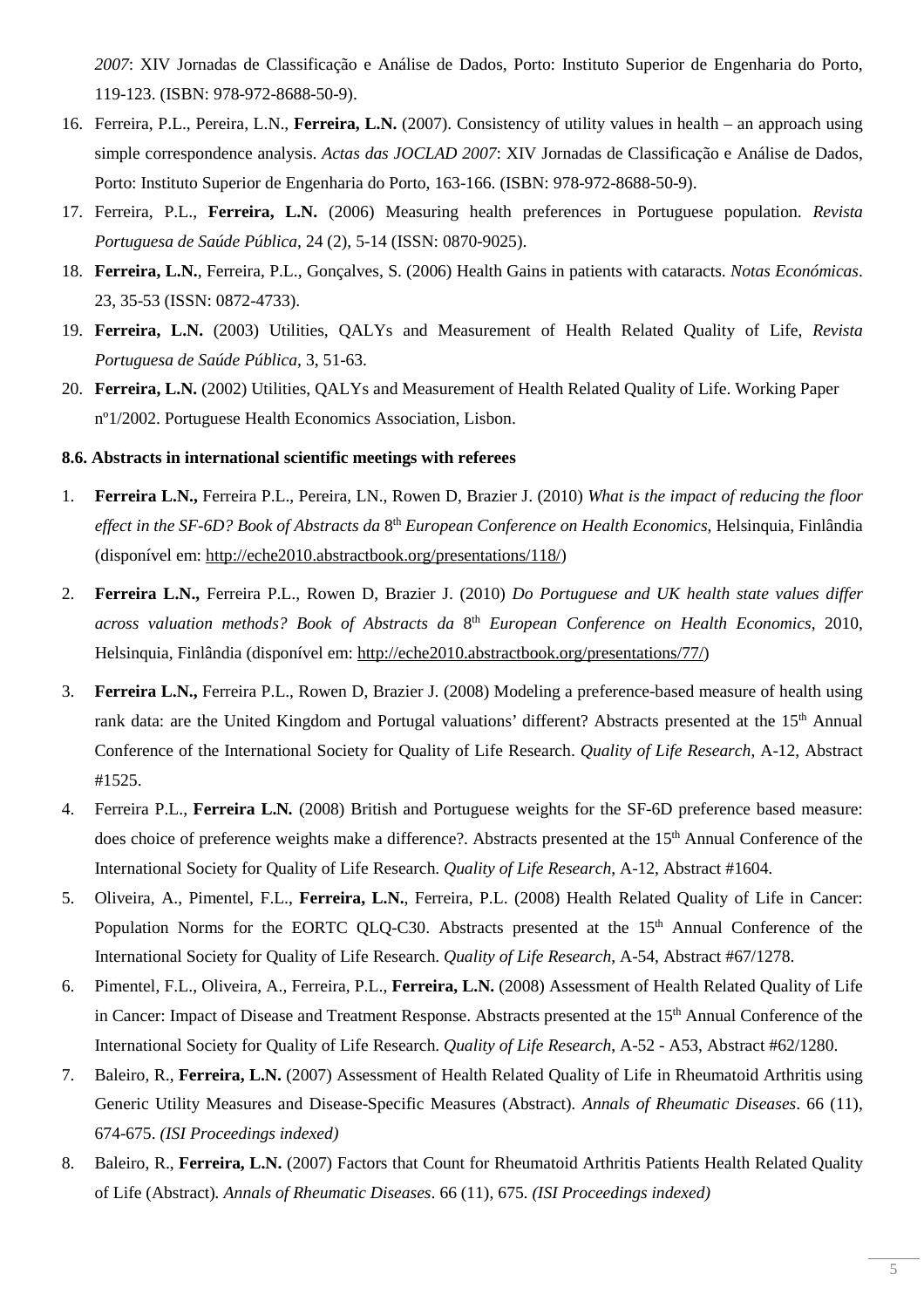- 9. **Ferreira, L.N.**, Ferreira, P.L., Pereira, L.N. (2007). Modelling a preference-based measure of health. *2007 International Society for Quality of Life Research meeting abstracts*. *Quality of Life Research*, A-11, Abstract #1454.
- 10. Ferreira, P.L., **Ferreira, L.N.** (2007). Eliciting and measuring citizens' preferences for health states. *2007 International Society for Quality of Life Research meeting abstracts*. *Quality of Life Research*, A-96, Abstract 181/1456.
- 11. **Ferreira, L.N.**, Ferreira, P.L., Pereira, L.N. (2007). Modelling health state preference data using fixed and random effects models (Abstract). In Gomes, M.I, Pestana, D., Silva, P. (eds.) *ISI 2007 Book of Abstracts*, 385- 386, CEAUL-INE-ISI (ISBN: 978-972-8859-71-8).
- 12. Ferreira, P.L., **Ferreira, L.N.**, Pereira, L.N. (2006) How Consistent is preference measurement? (Abstract)*.* Quality of Life Research. *2006 International Society for Quality of Life Research meeting abstracts*. *Quality of Life Research*, A-56, Abstract #1562.
- 13. **Ferreira, L.N.,** Ferreira, P.L. e Pereira, L.N. (2006) An Attempt to Reduce the Floor Effect in the Health Utility Measurement (Abstract). *The European Journal of Health Economics*. 7(1): S36 (ISSN: 1618-7598).
- 14. Ferreira, P.L., **Ferreira, L.N.**, Pereira, L.N. (2006) How Consistent are Health Utility Values? (Abstract). *The European Journal of Health Economics*. 7(1): S36 (ISSN: 1618-7598).
- 15. **Ferreira, L.N.**, Ferreira, P.L. (2005) Portuguese Active Population Health Related Quality of Life using the SF-6D (Abstract)*. Value in Health*. 8(6): A101 (ISSN: 1098-3015). *(ISI Proceedings indexed)*

#### **8.7. Abstracts in national scientific meetings with referees**

- 1. **Ferreira, L.N.**, Ferreira, P.L., Pereira, L.N. (2009). Estimating a Portuguese value set for the SF-6D. Livro de resumos da 11.ª Conferência Nacional de Economia da Saúde, Porto, 67-68.
- 2. **Ferreira, L.N.**, Ferreira, P.L. (2009). Estimating health state utilities using rank order models. Livro de resumos da 11.ª Conferência Nacional de Economia da Saúde, Porto, 69.
- 3. **Ferreira, L.N.**, Ferreira, P.L., Pereira, L.N. (2009). Modeling health state preferences an approach using linear mixed models and estimating generalized equations. In Braummann, C. et al. (eds.) Programa e Resumos - XVII Congresso Anual SPE, 54-55, Edições S.P.E. (ISBN: 978-972-8890-21-6).
- 4. **Ferreira, L.N.**, Ferreira, P.L. (2009) Estimating health state utilities using rank order models. *Livro de resumos das XVI Jornadas de Classificação e Análise de Dados*, Faro: Universidade do Algarve, 28-31.
- 5. **Ferreira L.N.,** Ferreira P.L. (2008) Using rank data to model health state utilities: an approach using the Rank-Ordered Logistic Regression Model. *Programa e Resumos - XVI Congresso Anual da SPE*, Vila Real, 60 (ISBN: 978-972-8890-19-3).
- 6. **Ferreira, L.N.,** Ferreira, P.L., Pereira, L.N. (2008). Modelling health state preference data using fixed and random effects. *Livro de resumos das JOCLAD 2008: XV Jornadas de Classificação e Análise de Dados*, Setúbal, 42-43.
- 7. Pereira, L.N., **Ferreira, L.N.** (2007). Mapping Research & Development in European Union (Abstract). *Livro de resumos do IX Seminário Luso-Espanhol de Economia Empresarial – Inovação e Educação: Ensino do Empreendedorismo*, Covilhã: Universidade da Beira Interior, 53. (ISBN: 978-972-8790-76-9).
- 8. Pereira, L.N., **Ferreira, L.N.**, Jesus, M. (2007) Economic and Social Evaluation of the councils of the Algarve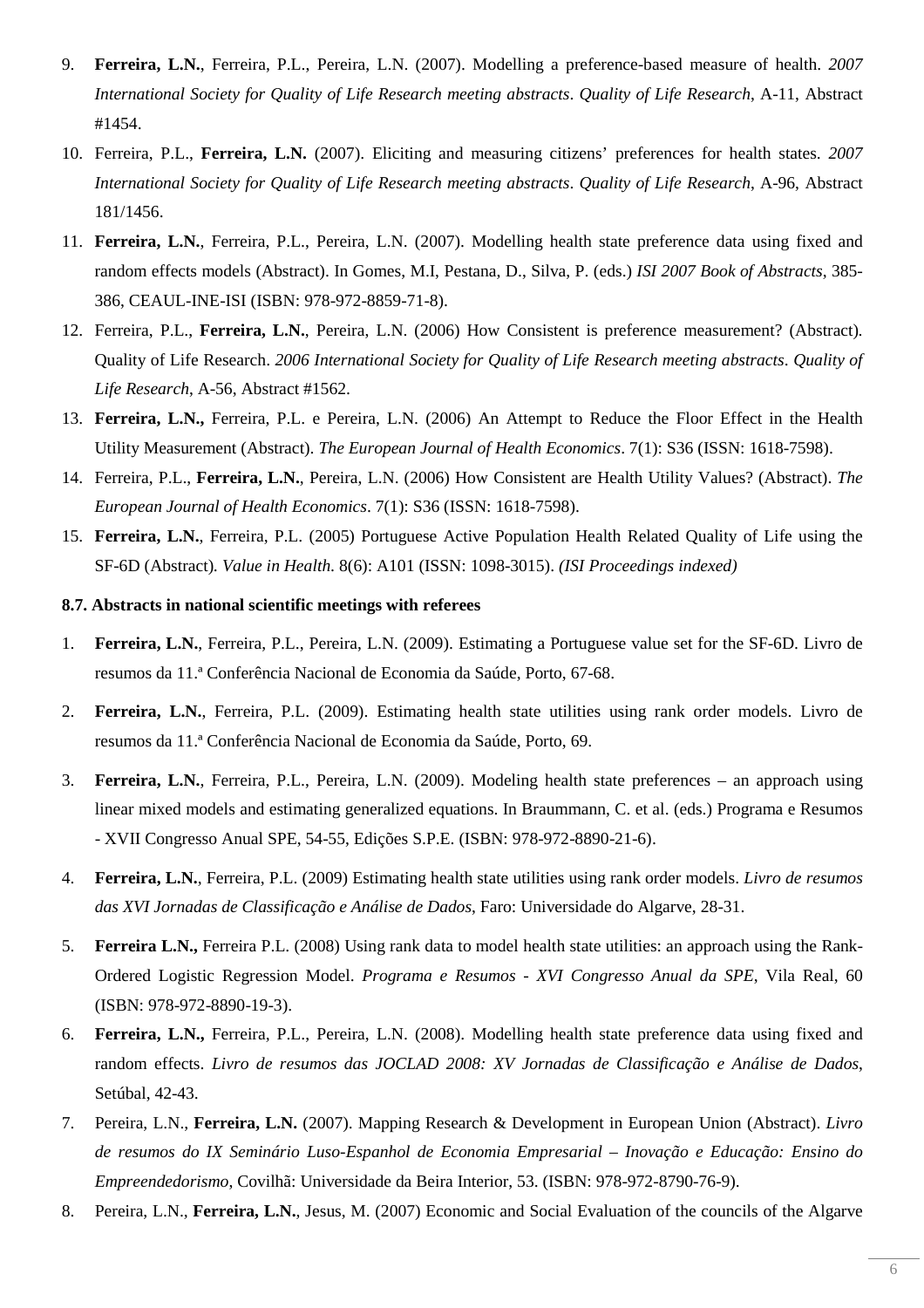(Abstract). *Livro de resumos do IX Seminário Luso-Espanhol de Economia Empresarial – Inovação e Educação: Ensino do Empreendedorismo*, Covilhã: Universidade da Beira Interior, 27. (ISBN: 978-972-8790- 76-9).

- 9. Ferreira, P.L., **Ferreira, L.N.**, Pereira, L.N. (2006) Quality of life of the Portuguese Active Population. *Livro de Resumos das XIII Jornadas de Classificação e Análise de Dados*. 149. (ISBN: 972-98391-2-3).
- 10. **Ferreira, L.N.**, Ferreira, P.L. (2005) Quality of life of the Portuguese Active Population, using the SF-6D. *Livro de Resumos da 9ª Conferência Nacional de Economia da Saúde*. 41.
- 11. **Ferreira, L.N.** (2003) Economic Analysis of a programme to reduce waiting lists in patients with cataracts. *Livro de Resumos do 8º Encontro Nacional de Economia da Saúde*. 26-27.

#### **8.7. Papers in national periodicals without referees**

- 1. Pereira, L.N., **Ferreira, L.N.** (2008) Estimating Linear Mixed Models using SAS®. *Revista dos Algarves*. 17: 45-51.
- 2. Ferreira, L.N. (2005) Economic Evaluation in Healthcare, *Revista dos Algarves*. 13, 43-49.

#### **8.8.Research Reports**

- 1. **Ferreira, L.N.**, Teixeira, V., Monteiro, I. (2010) Follow-up on the results of the health chanel "Mais Saúde" Final report, (Escola Superior de Gestão, Hotelaria e Turismo) University of Algarve, Faro.
- 2. **Ferreira, L.N.** Tourists Satisfaction Study *in* Quality in Tourism Evaluation Indicators Final Report, University of Algarve, Faro, Volume II (2001), 118-204.
- 3. **Ferreira, L. N.**, Pereira, L., Critical Data Analysis *in* Auto-Evaluation Report of Hotel Management Course, Tourism, Hotel and Management School (Escola Superior de Gestão, Hotelaria e Turismo), University of Algarve, Faro, 2003, 150-199.
- 4. **Ferreira, L. N.,** Pereira, L, Data Analysis *in* Auto-Evaluation Report of Tourism Course, Tourism, Hotel and Management School (Escola Superior de Gestão, Hotelaria e Turismo), University of Algarve, Faro, 2002, 117- 150.
- 5. **Ferreira, L. N.**, Pereira, L., Data Analysis *in* Auto-Evaluation Report of Tourism Course, Tourism, Hotel and Management School (Escola Superior de Gestão, Hotelaria e Turismo), University of Algarve, Portimão, 2002, 112-148.

### **9. Communications**

### **9.1. Oral communications by invitation**

1. **Ferreira, L.N.**, Ferreira, P.L. Utilities – Health preference measurement. Round Table Health Measurement. 10<sup>th</sup> National Health Economics Conference, 22-24 November 2007, Lisbon, Portugal.

### **9.2. Oral communications presented in international conferences with referees**

- 1. Ferreira, P.L., **Ferreira, L.N.**, Pereira, L.N. Comparing the performance of the EQ-5D-3L and the EQ-5D-5L in young adults. 10th European Conference on Health Economics: A Joint ECHE/iHEA Conference 2014, 13-16 Jul 2014, Dublin.
- 2. Mateus, C., **Ferreira, L.N.** Are quality-adjusted life years equal across different value sets? Evidence from a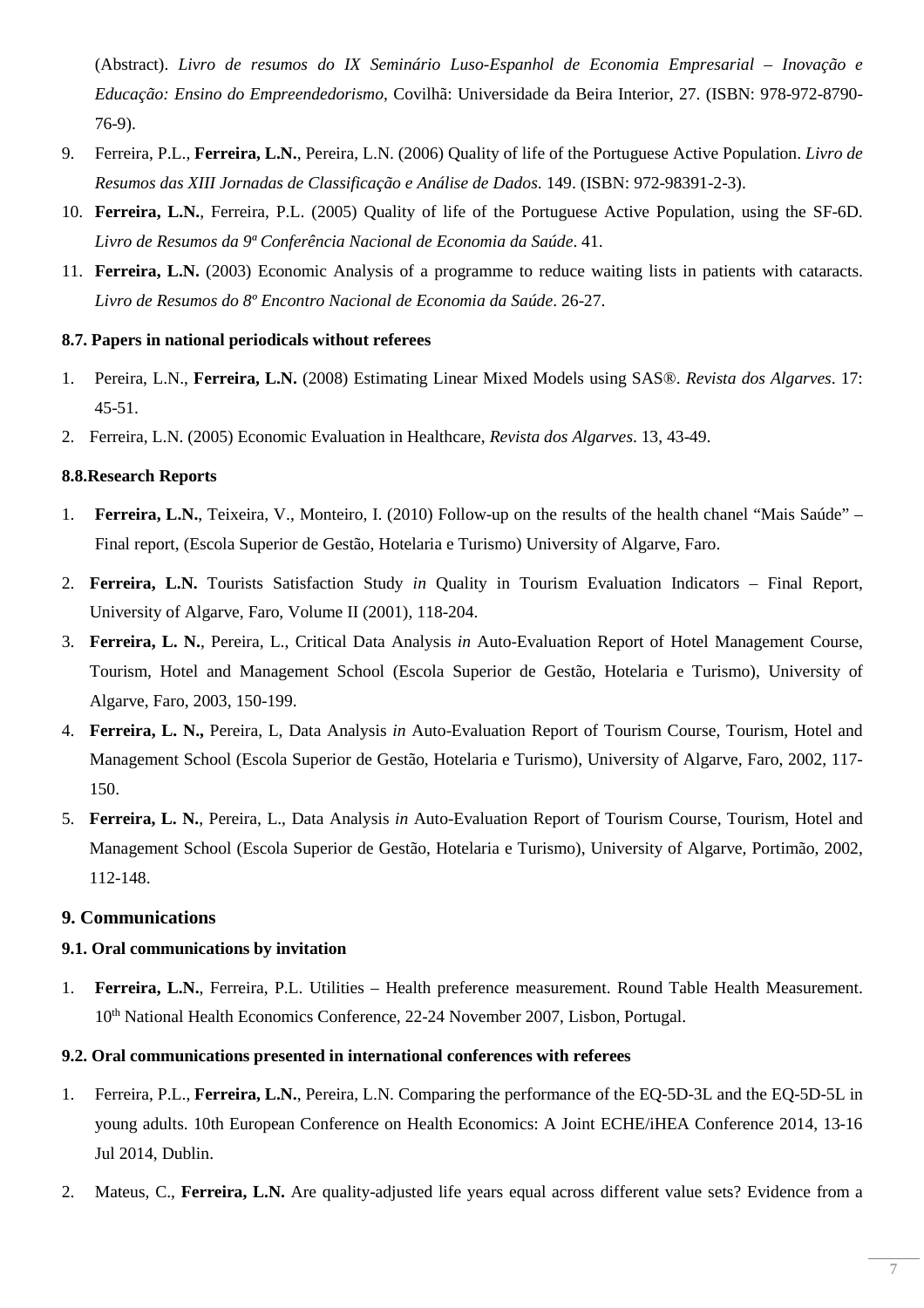pilot study in a sample of patients. 10th European Conference on Health Economics: A Joint ECHE/iHEA Conference 2014, 13-16 Jul 2014, Dublin.

- 3. Pereira, L.N., **Ferreira, L.N.** Determinants of Portuguese domestic tourism demand at a time of economic and financial crisis.Tourism & Management Studies International Conference (TMS Algarve 2013), 13-16 Nov 2013, Olhão, Portugal.
- 4. Ferreira, P.L., **Ferreira, L.N.,** Pereira, L.N. e Perdigão, F. How better is EQ-5D-5L compared to EQ-5D-3L? 20th Annual Conference of the International Society for Quality of Life Research (ISOQOL 2013), 9-12 Out 2013, Miami, Florida, USA.
- 5. Ferreira, P.L., **Ferreira, L.N.**, Pereira, L.N. Validação da versão Portuguesa do EQ-5D e normas para a população Portuguesa. 13.ª Conferência Nacional de Economia da Saúde (13.ª CNES), 10-12 Out 2013, Braga, Portugal.
- 6. **Ferreira, L.N.**, Ferreira, P.L., Pereira, L.N. Estimação do sistema Português de valores do EQ-5D. 13.ª Conferência Nacional de Economia da Saúde (13.ª CNES), 10-12 de Outubro 2013, Braga, Portugal.
- 7. Ferreira P.L., **Ferreira L.N.**, Pereira L.N. Exploring the performance of the SF-6D and the EQ-5D in different patient groups. 19th Annual Conference of the International Society for Quality of Life Research (ISOQOL 2012), 24-27 Oct 2012, Budapest, Hungary.
- 8. **Ferreira L.N.**, Ferreira P.L., Pereira L.N. Estimating the Portuguese EQ-5D value set using the TTO. 19th Annual Conference of the International Society for Quality of Life Research (ISOQOL 2012), 24-27 Oct 2012, Budapest, Hungary.
- 9. Pereira L.N., **Ferreira L.N.**, Ferreira P.L. The valuation of the EQ-5D in Portugal. *European Conference on Health Economics 2012 (ECHE 2012)*, 18-21 Jul 2012, Zurich, Switzerland.
- 10. **Ferreira L.N.**, Ferreira P.L., Pereira L.N. Assessing the performance of the SF-6D and the EQ-5D in different patient groups. *European Conference on Health Economics 2012 (ECHE 2012)*, 18-21 Jul 2012, Zurich, Switzerland.
- 11. Ferreira P.L., **Ferreira L.N.**, Pereira L.N., Rowen D., Brazier J. Exploring the consistency of the SF-6D. *European Conference on Health Economics 2012 (ECHE 2012)*, 18-21 Jul 2012, Zurich, Switzerland.
- 12. **Ferreira L.N.,** Ferreira P.L., Pereira, LN., Rowen D, Brazier J. What is the impact of reducing the floor effect in the SF-6D? 8<sup>th</sup> *European Conference on Health Economics (ECHE 2010)*, 07-10 July 2010, Helsinki, Finland.
- 13. **Ferreira L.N.,** Ferreira P.L., Rowen D, Brazier J. Modeling a preference-based measure of health using rank data: are the United Kingdom and Portugal valuations' different? 15<sup>th</sup> *Annual Meeting of the International Society for Quality of Life Research (ISOQOL 2008)*, 22-25 October 2008, Montevideo, Uruguay.
- 14. Ferreira P.L., **Ferreira L.N.** British and Portuguese weights for the SF-6D preference based measure: does choice of preference weights make a difference?. *15th Annual Meeting of the International Society for Quality of Life Research (ISOQOL 2008)*, 22-25 October 2008, Montevideo, Uruguay.
- 15. **Ferreira L.N.,** Ferreira P.L., Rowen D, Brazier J. Using rank preferences to model health state utilities: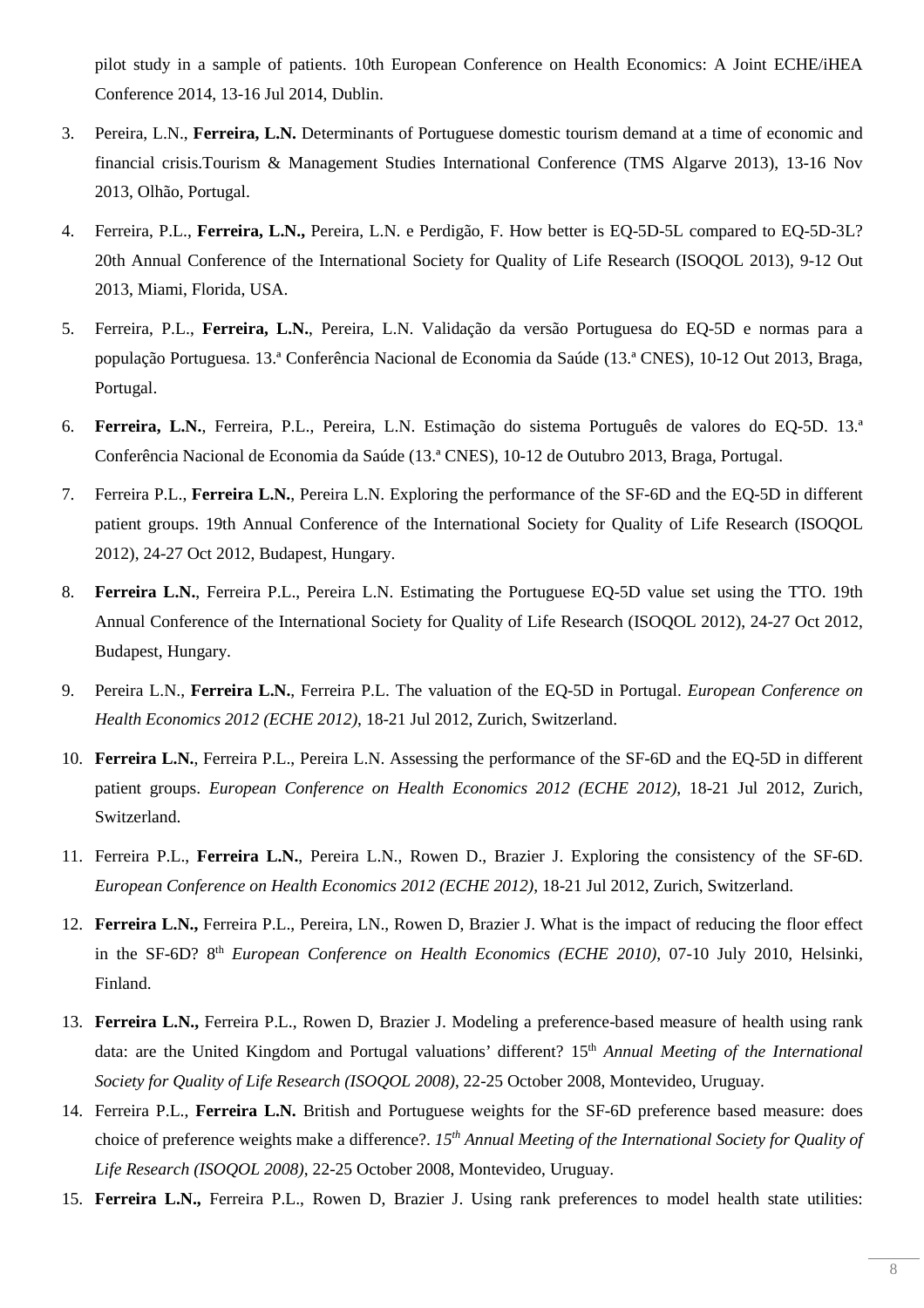Comparison between British and Portuguese results. 7<sup>th</sup> European Conference on Health Economics, 23-26 July 2008, Rome, Italy.

- 16. Ferreira P.L., **Ferreira L.N.,** Pereira, L.N. Modeling a preference-based measure of health using fixed and random effects. <sup>7th</sup> European Conference on Health Economics, 23-26 July 2008, Rome, Italy.
- 17. **Ferreira L.N.,** Ferreira P.L. Comparing utility values using British and Portuguese SF-6D tariffs. *7 th European Conference on Health Economics*, 23-26 July 2008, Rome, Italy.
- 18. **Ferreira, L.N.,** Ferreira, P.L., Pereira, L.N. Modelling a Preference-Based Measure of Health. *14th Annual Conference of the International Society for Quality of Life Research (ISOQOL 2007)*, 10-13 October 2007, Toronto, Canada.
- 19. **Ferreira, L.N.,** Ferreira, P.L., Pereira, L.N. Modelling health state preference data using fixed and random effects models. *56th Session of the International Statistical Institute (ISI 2007) - ISI 2007*, 22-29 August 2007, Lisbon, Portugal.
- 20. Ferreira, P.L., **Ferreira, L.N.**, Pereira, L.N. How Consistent is Preference Measurement?. 13th *Annual Conference of the International Society for Quality of Life Research (ISOQOL 2006)*, 10-14 October 2006, Lisbon, Portugal.
- 21. Ferreira, P.L., **Ferreira, L.N.**, Pereira, L.N. How Consistent are Health Utility Values?. *6 th European Conference on Health Economics*, 6-9 July 2006, Budapest, Hungary.
- 22. **Ferreira, L.N.,** Ferreira, P.L., Pereira, L.N. An Attempt to Reduce the Floor Effect in the Health Utility Measurement. *6 th European Conference on Health Economics*, 6-9 July 2006, Budapest, Hungary.
- 23. Ferreira, P.L., **Ferreira, L.N.**, Gonçalves, S. Health Gains in Patients with Cataracts*. 9th Annual Conference of the International Society for Quality of Life Research (ISOQOL 2002)*. 30 October-2 November 2002, Orlando, Florida, USA.

#### **9.3. Oral communications presented in national conferences with referees**

- 1. Ferreira P.L., **Ferreira, L.N.**, Pereira L.N. Validation of the Portuguese version of the EQ-5D and norms for the Portuguese population. *13th National Health Economics Conference*, 10-12 October 2013, Braga, Portugal.
- 2. **Ferreira, L.N.**, Ferreira P.L., Pereira L.N. Estimation of the Portuguese EQ-5D value set. *13th National Health Economics Conference*, 10-12 October 2013, Braga, Portugal.
- 3. **Ferreira, L.N.**, Ferreira P.L., Pereira L.N. An assessment of the performance of the SF-6D and the EQ-5D in patients groups. *12th National Health Economics Conference*, 13-15 October 2011, Lisbon, Portugal.
- 4. Ferreira, P.L., **Ferreira, L.N.**, Pereira, L.N. Should the SF-6D be used independently from the SF-36? *12th National Health Economics Conference*, 13-15 October 2011, Lisbon, Portugal.
- 5. Pereira, L.N., **Ferreira, L.N.** Tourists surveys: How can we measure the sampling error? *IX Luso-Spanish Seminary of Business Economy*, 12-13 November 2009, Faro, Portugal.
- 6. **Ferreira, L.N.**, Ferreira, P.L. Estimating health state utilities using rank order models. *11th National Health Economics Conference*, 08-10 October 2009, Oporto, Portugal.
- 7. **Ferreira, L.N.**, Ferreira, P.L., Pereira, L.N. Estimating a Portuguese value set for the SF-6D. *11th National Health Economics Conference*, 08-10 October 2009, Oporto, Portugal.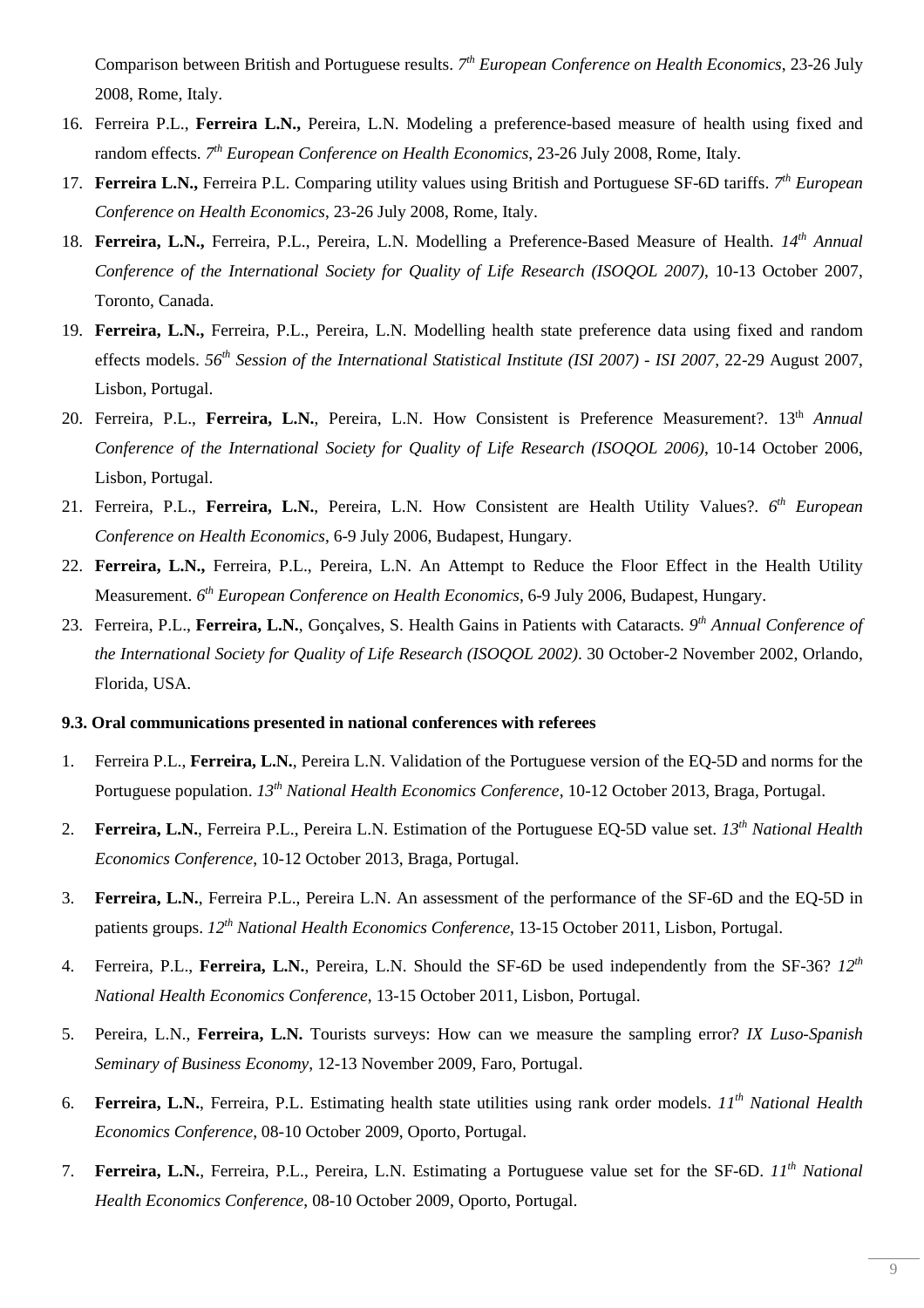- 8. **Ferreira, L.N.**, Ferreira, P.L., Pereira, L.N. Modeling health state preferences an approach using linear mixed models and estimating generalized equations. *XVII Annual Congress of the Portuguese Statistical Society*, 30 September – 03 October 2009, Sesimbra, Portugal.
- 9. **Ferreira, L.N.**, Ferreira, P.L. Estimating health state utilities using rank order models. *XVI Classification and Data Analysis Conference*, 02-04 April 2009, Faro, Portugal.
- 10. **Ferreira L.N.,** Ferreira P.L. Using rank data to model health state utilities: an approach using the Rank-Ordered Logistic Regression Model. *XVI Annual Congress of the Portuguese Statistical Society*, 1-4 October 2008, Vila Real, Portugal.
- 11. **Ferreira, L.N.**, Ferreira, P.L., Pereira, L.N. Modelling health state preference data using fixed and random effects. *XV Classification and Data Analysis Conference*, 27-29 March 2008, Setúbal, Portugal.
- 12. **Ferreira, L.N.**, Ferreira, P.L. Measurement of citizens' health state preferences. 10<sup>th</sup> National Health Economics Conference, 22-24 November 2007, Lisbon, Portugal.
- 13. Ferreira, P.L., Ferreira, L.N., Pereira, L.N. Consistency of the health state utility values. 10<sup>th</sup> National Health Economics Conference, 22-24 November 2007, Lisbon, Portugal.
- 14. Pereira, L.N. e **Ferreira, L.N.** Mapping Research & Development in European Union. *IX Luso-Spanish Seminary of Business Economy*, 15-16 November 2007, Covilhã, Portugal.
- 15. Pereira, L.N., **Ferreira, L.N.,** Jesus, M. Economic and Social Evaluation of the councils of the Algarve. *IX Luso-Spanish Seminary of Business Economy*, 15-16 November 2007, Covilhã, Portugal.
- 16. Pereira, L.N., **Ferreira, L.N.** Analysis of the Evolution of Household Consumption Expenditure of Families from EU countries – an approach using double principal component analysis. *XIV Classification and Data Analysis Conference*, 8-10 February 2007, Oporto, Portugal.
- 17. Pereira, L.N., Ferreira, P.L., **Ferreira, L.N.** Consistency of utility values in health an approach using simple correspondence analysis. *XIV Classification and Data Analysis Conference*, 8-10 February 2007, Oporto, Portugal.
- 18. Ferreira, P.L., **Ferreira, L.N.**, Pereira, L.N. Quality of life of the Portuguese Active Population*. XIII Classification and Data Analysis Conference*, 6-8 April 2006, Lisbon, Portugal.
- 19. **Ferreira, L.N.** Portuguese Active Population Health Related Quality of Life using the SF-6D. 9<sup>th</sup> National *Health Economics Conference*. 24-26 November 2005, Coimbra, Portugal.
- 20. **Ferreira, L.N.** Economic Analysis of a programme to reduce the waiting lists in patients with cataracts.  $8<sup>th</sup>$ *National Meeting of Health Economics*. 23-24 October 2003, Lisbon, Portugal.

#### **9.4. Posters presented in conferences with referees**

- 1. **Ferreira L.N.,** Ferreira P.L., Rowen D, Brazier J. *Do Portuguese and UK health state values differ across*  valuation methods? 8<sup>th</sup> *European Conference on Health Economics (ECHE 2010)*, 07-10 July 2010, Helsinki, Finland.
- 2. Oliveira, A., Pimentel, F.L., Ferreira, L.N., Ferreira, P.L. *Health Related Quality of Life in Cancer: Population Norms for the EORTC QLQ-C30.* 15<sup>th</sup> Annual Meeting of the *International Society for Quality of Life Research (ISOQOL 2008)*, 22-25 October 2008, Montevideo, Uruguay.
- 3. Pimentel, F.L., Oliveira, A., Ferreira, P.L., **Ferreira, L.N.** Assessment of *Health Related Quality of Life in*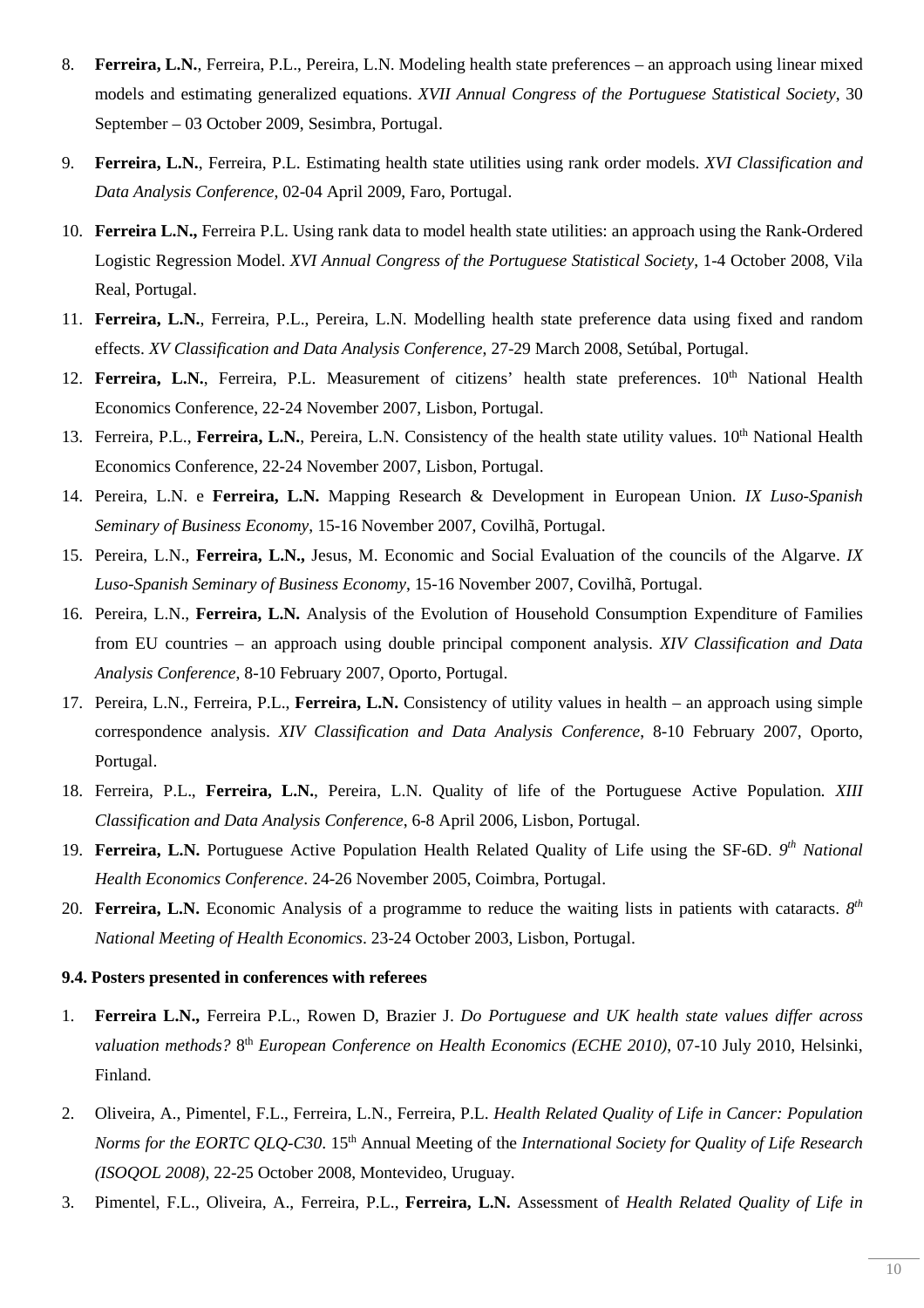*Cancer: Impact of Disease and Treatment Response.* 15<sup>th</sup> Annual Meeting of the *International Society for Quality of Life Research (ISOQOL 2008)*, 22-25 October 2008, Montevideo, Uruguay.

- 4. Ferreira, P.L. **Ferreira, L.N.** *Eliciting and measuring citizens' preferences for health states.* 14th *Annual Conference of the International Society for Quality of Life Research (ISOQOL 2007)*, 10-13 October 2007, Toronto, Canadá.
- 5. Baleiro, R.S. **Ferreira, L.N.** *Assessment of Health Related Quality of Life in Rheumatoid Arthritis using Generic Utility Measures and Disease-Specific Measures.* EULAR 2007 – *Annual European Congress of Rheumatology*, 13-16 June 2007, Barcelona, Spain.
- 6. Baleiro, R.S., **Ferreira, L.N.** *Factors that Count for Rheumatoid Arthritis Patients Health Related Quality of Life.* EULAR 2007 – *Annual European Congress of Rheumatology*, 13-16 June 2007, Barcelona, Spain.
- 7. Gaspar, D., **Ferreira, L.N.** Choosing a speciality: motivations to choose general practice?, 6<sup>th</sup> National Congress of Health Psychology, 2-4 February 2006, Faro, Portugal.
- 8. **Ferreira, L.N.**, Ferreira, P.L. Portuguese Active Population Health Related Quality of Life using the SF-6D. 8<sup>th</sup> Annual European Congress of International Society for Pharmacoeconomics & Outcomes Research (ISPOR) , 06-08 November 2005, Florence, Italy.
- 9. **Ferreira, L.N.**, Ferreira, P.L., Gonçalves, S. Economic Analysis of a Programme to Reduce Waiting Lists in Patients with Cataracts. 5<sup>th</sup> European Conference on Health Economics, 8-11 September 2004, London, United Kingdom.
- 10. **Ferreira, L.N.**, Ferreira, P.L., Gonçalves, S. Health gains in patients with cataracts. XXIV Health Economics Meeting, 26-28 May 2004, Madrid, Spain.

#### **10. Visiting**

- 2008: Visiting researcher at ScHARR of the University of Sheffield to research in the fields of HRQoL and work with John Brazier (PhD) and his research team.
- 2007: Visiting researcher at ScHARR of the University of Sheffield to study health economics, measurement of HRQoL, health econometrics with John Brazier (PhD)

#### **11. Supervising experience**

2003- 2004: I supervised a thesis of the MsC in Human resources development Politics, Superior Institute of Work and Enterprise Sciences of University of Lisbon, entitled "Analysis of Formation Needs in Security and Labour Health in two hotels in Algarve".

#### **12. Member of the organizing committee of scientific events:**

- 2011: International Conference in Tourism & Management Studies, ESGHT-UAlg 26-29 Oct 2011 (Olhão-Portugal).
- 2010: 3rd Workshop "Economics and Health Policy", National health economics association, 15-17 Oct 2010 (Lagos-Portugal).
- 2009: XI Luso-Spanish Seminar for Economic Business, ESGHT-UAlg, 11-12 Nov 2009 (Faro-Portugal).
- 2009: XVI Classification and Data Analysis Conference, UAlg, 02-03 April 2009 (Faro-Portugal).
- 2003: XI Annual Congress of the Statistical Portuguese Society, FE-UAlg, 24-27 Sep 2003 (Faro-Portugal).